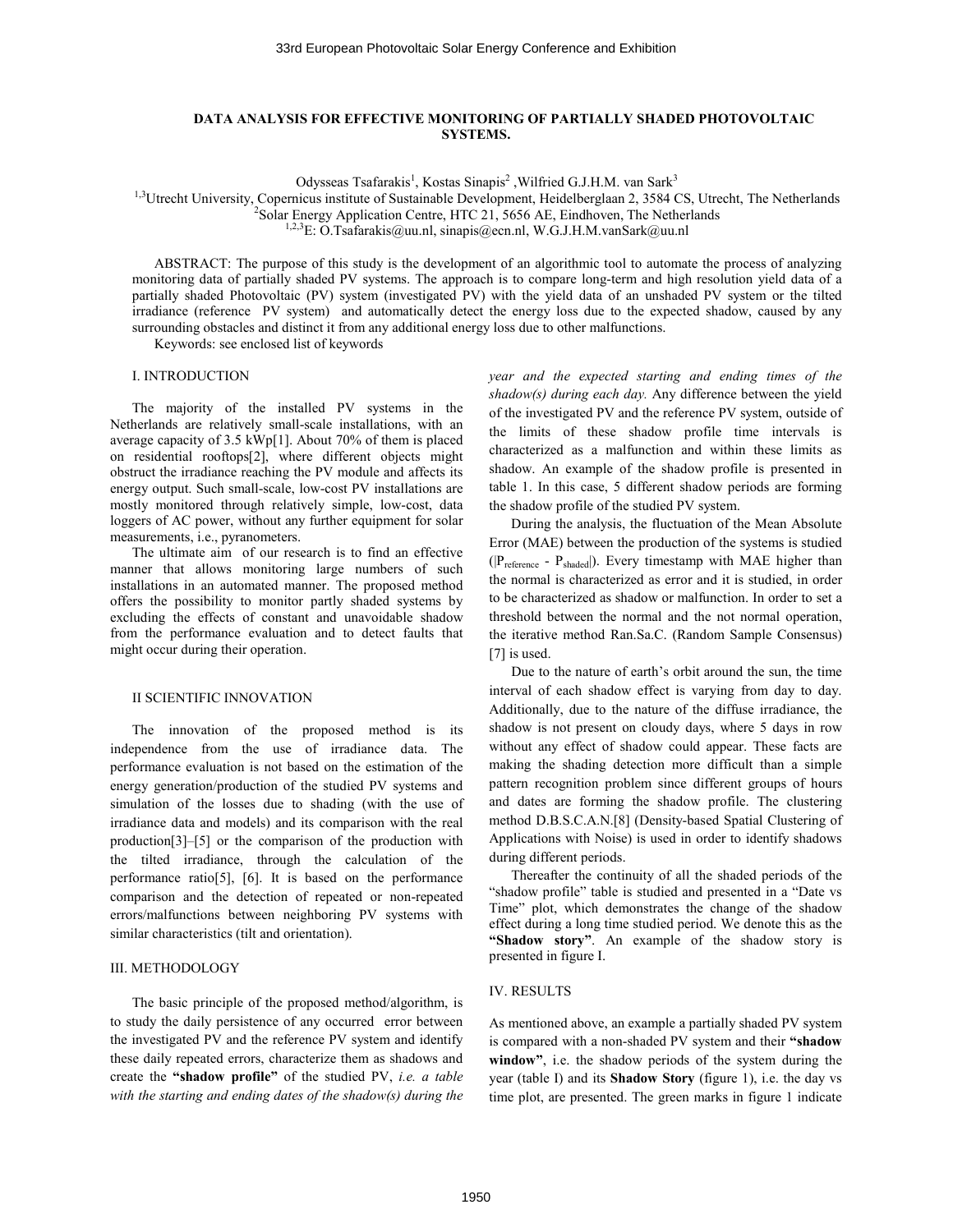the measurements without a presence of error between the studied (partially shaded) and the reference (non-shaded) PV system. A shading obstacle was placed from August 10 to November 11 and impacts the PV system's performance during the morning hours. Since this error is repeated for long period, it is identified by the algorithm as shadow (black – higher than threshold difference – and blue – lower than threshold difference – marks) and not as malfunction. The shadow from the neighboring rooftop also affects the system in the late afternoon is also recognized as shadow.

| N. | <b>Start</b> | End    | <b>Start</b> | <b>End time</b> | Cause |
|----|--------------|--------|--------------|-----------------|-------|
|    | dav          | day    | time         | (HH:MM)         |       |
|    |              |        | (HH:MM)      |                 |       |
|    | Aug 8        | Oct 13 | 9:05         | 12:05           | Pole  |
| 2  | Oct 18       | Nov 11 | 9:15         | 13:55           | Pole  |
| 3  | Jun 1        | Jun 29 | 18:40        | 19:40           | Roof  |
| 4  | Jul 16       | Aug 22 | 18:50        | 19:40           | Roof  |
| 5  | Aug $28$     | Sep 20 | 19:25        | 19:40           | Roof  |

**Table I**: shadow windows example, where every row is a different shadow

Major remarks on the plot:

- At June 12 for external reasons, an obstacle was placed in front of the system, from 11:35 to 14:30. It is clearly within the hours were the pole is affecting the system (when it is placed). However, the algorithm recognized this incident as malfunction, since it is the only performance reduction, which occurred in that period and it is not in the table 1. A similar incident (roof maintenance) occurred for some days between October 26 and November 6. These dates are in shadow profile (shadow 2 in table I), however bigger part of the error was outside of the time intervals of the shadow profile, thus they marked as red.
- As depicted in figure 1, the shadow is shifting from August to November and impacts the system in later hours, due to the fact that the day is becoming shorter. In this case the role of the date clustering through DBSCAN is important, since the shadow period is separated in two smaller periods (shadows 1 & 2, Table I) and each one has different start and end time.

## V. FURTHER DISCUSSION OF THE RESOULTS

As depicted in figure 1, within the time intervals of the shadow profile (Blue points) there is a large numbers of measurements without error. It can be assumed that the reason of this fact is the high defuse irradiance, which, in contrast with the direct, doesn't obstructed by the shade causing object. This assumption is proved in this paragraph, where the blue points of figure I are further studied.

In Figure II, the plot of figure I is replotted with one major difference. The blue points of figure I are further studied and colored depending on the solar irradiance and specifically on



the ratio of the diffuse horizontal irradiance (DHI) to the global horizontal irradiance (GHI) or  $R<sub>DHI</sub>$ .

As depicted in figure II, in the majority of the points,  $R<sub>DHI</sub>$ is higher than 0.5 (lighter blues) i.e. the DHI is higher than the direct normal irradiance (DNI). Further analysis of the blue points is presented in the scatterplot of figure III. In this scatter plot the three red lines are the 3 quantiles and the green line is the percentile where the  $R<sub>DHI</sub>$  is 0.5. As it is clear in figure III, the 87% of the sample is above 0.5 thus the DHI is higher than the DNI, the irradiance which causes the shadow.

However it is very interesting that the upper right shadow (September, 18:00 to 19:00) of the plots I & II has still only dark blue dots in figure II. This fact is explained in figure IV, where the blue points are studied again and recolored. In this figure the blue dots are colored depending on the global tilted irradiance (GTI) and there are colored yellow if  $GTI < 100$  $W/m<sup>2</sup>$ . Under this filter, all the blue marks of the specific profile are colored yellow, thus the irradiance is very low, in order to create any shadow effects.

### VI. SUMMARY OF THE WORK

The proposed method is offering a monitoring solution to small residential PV systems, without the use of high-cost monitoring equipment which is completely cost ineffective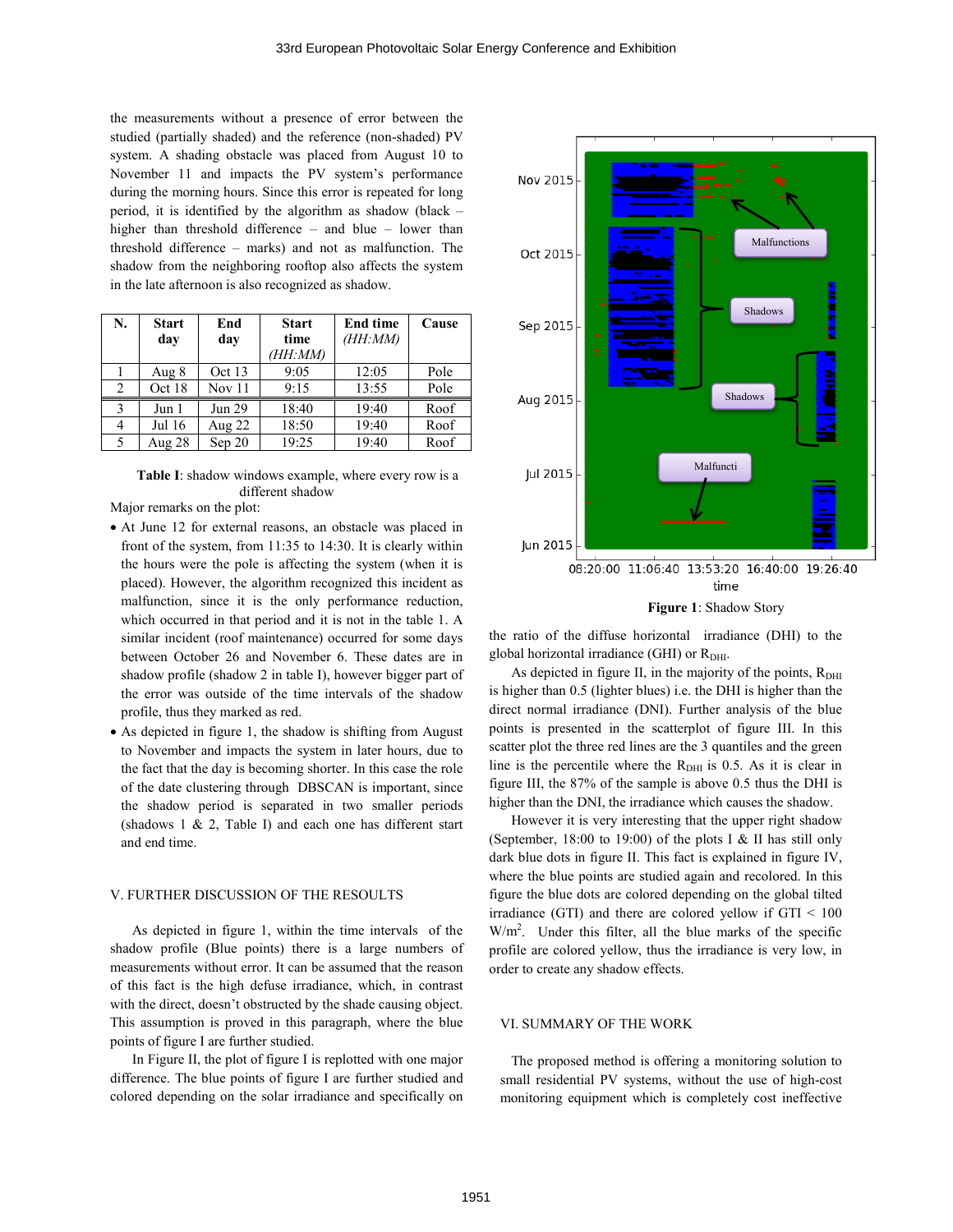

depending on the ratio DHI/GHI

for this kind of installations. It only uses the PAC of two neighboring PV systems, with similar tilt and orientation and not necessary similar capacity (since the production can be normalized by divided with the  $W_{peak}$  of the system). The developed algorithm automatically isolates the timestamps with the non-normal operation and studies their concentration during the hours of the day and their



**Figure III** – Further analysis of the non fault measurments of shadow profiles

continuity during the studied period and provides the owner of the system with the shadow story, a plot which demonstrates the effect of the shadow on his PV system during the year



on the GTI